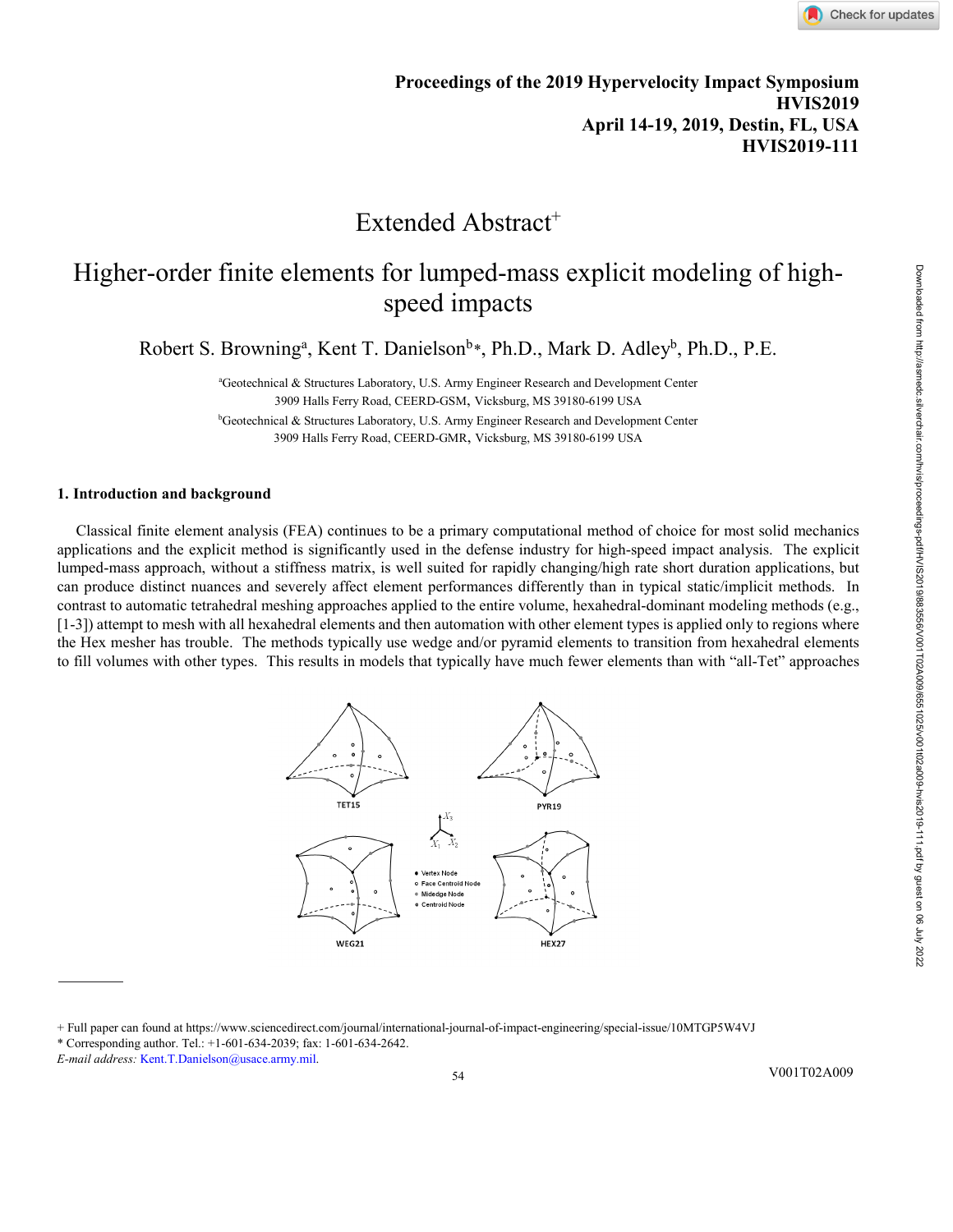and generally contain the more desirable hex elements in large regions of the mesh. In this paper, the four  $2<sup>nd</sup>$  order element types depicted in Fig. 1 are used, which authors [4-6] have found to mass lump well for explicit methods and have well-defined contact Fig. 1. 15-node tetrahedron, 19-node pyramid, 21-node wedge, and 27-node hexahedron type finite element topologies used in this paper; serendipity element versions are obtained by omitting the nodes on all faces and at the centroid

tractions that reliably perform well both with nearly incompressible materials and in flexural applications. Higher-order elements avoid many of the problems of 1<sup>st</sup> order ones, but at an increased computational cost per element. Second-order elements seem to be a "sweet spot" in terms of accuracy and computational cost for impact analyses. These 2<sup>nd</sup> order elements eliminate the need for hourglass control and provide higher resolution with fewer elements, since a single element can inherently capture curvature and flexural modes. Second order elements can also simplify meshing, since they are less prone to volumetric locking associated with near incompressibility, such as what occurs in metal plasticity, than certain types of  $1<sup>st</sup>$  order elements. Methods to avoid severe locking at the element level permit unstructured meshing, e.g., typical all-tet methods or hexahedral-dominant methods. These technologies were developed within the in-house meshing (ProMesher), parallel analysis (*ParaAble*), and visualization (PenView) codes as well as placed into popular production software for meshing (Cubit), parallel analysis (EPIC), and visualization (ParaView). The IMPETUS AFEA [7] and LS-DYNA [8] explicit finite element codes have also implemented similar elements. As part of this paper, the authors will also present some initial promising findings of similar performances for the natural extension of these works to a 19-node  $2<sup>nd</sup>$  order pyramid element, which can additionally facilitate meshing.

# **2. Finite element formulation**

### *2.1. Discrete equations of motion*

The basic form of the Lagrangian nonlinear equations is derived as that in standard texts, e.g., [9-12]. The motion is described by the current position of any point, at time, *t*, related to the undeformed position, **X**, using the displacements, **u**, from the undeformed configuration. The virtual work for large strain/deformation dynamic equilibrium at any time is defined with the body forces per unit mass, **b**, e.g., gravity accelerations, the applied surface tractions,  $\hat{\mathbf{t}}$ , and the inertia forces all moving through virtual displacements, δ**u**, from the deformed configuration. It is spatially discretized into a mesh of standard displacement-based isoparametric Galerkin elements; their general formulations are found in the literature for many different element types, e.g., [9- 12], and for those herein, in references [4-6]. In addition, an augmented version of the 13/14-node pyramid elements [13] to include all face and the body centroid nodes is used. Defining *h* as the shape function and *q* as a generalized degree of freedom, the general elemental equation for node, *I*, at time, *t,* is

$$
\left[\int_{V_o} \rho_o \ddot{u} h_I dV_o\right] \delta q_I = \left[\int_{V_o} \rho_o b_q h_I dV_o + \int_{A_d} \hat{t}_q \ddot{u} dA_d + \int_{V_o} \sigma : \partial h_I / \partial x dV_d\right] \delta q_I
$$
\n(1)

where  $\delta$  is the variational operator designating a virtual quantity, the subscript *d* refers to the deformed configuration, each dot refers to differentiation with respect to time,  $\rho_d$  is the current mass density, and  $A_d$  and  $V_d$  are the deformed configuration surface area and volume, respectively.  $\sigma$  are Cauchy (true) stresses. The displacement boundary conditions are satisfied by explicitly controlling the motion of each appropriate nodal point by user model input at runtime. The acceleration, body force, and applied traction components with the *q* subscript are the values in the direction of the generalized degree of freedom. The virtual quantities are virtual nodal displacements that are now factored out, so that the elemental equation for each degree of freedom is defined by the expressions within the square brackets of Eq. (1). Large deformations are accommodated by the incremental transient explicit time integration procedures.

# *2.2. Numerical methods*

Either "Full" (exact for ideal shape) quadrature rules are used for compressible materials or "Selective Reduced" (SR appended to the names in Fig. 1) integration for nearly incompressible materials to address volumetric locking [13, 14], whereby deviatoric and pressure terms use "Full" and a lower-order "Reduced" quadrature, respectively. Following [4-6], the higher-order elements considered herein use a row summation scheme for mass lumping, whereby all of the components in the row are summed and placed on the diagonal. A central difference scheme is used for temporal integration, e.g., [8, 15-19] without mass scaling, damping, or other special procedures. A simple 1-D wave propagation approach approximates a critical time increment, using a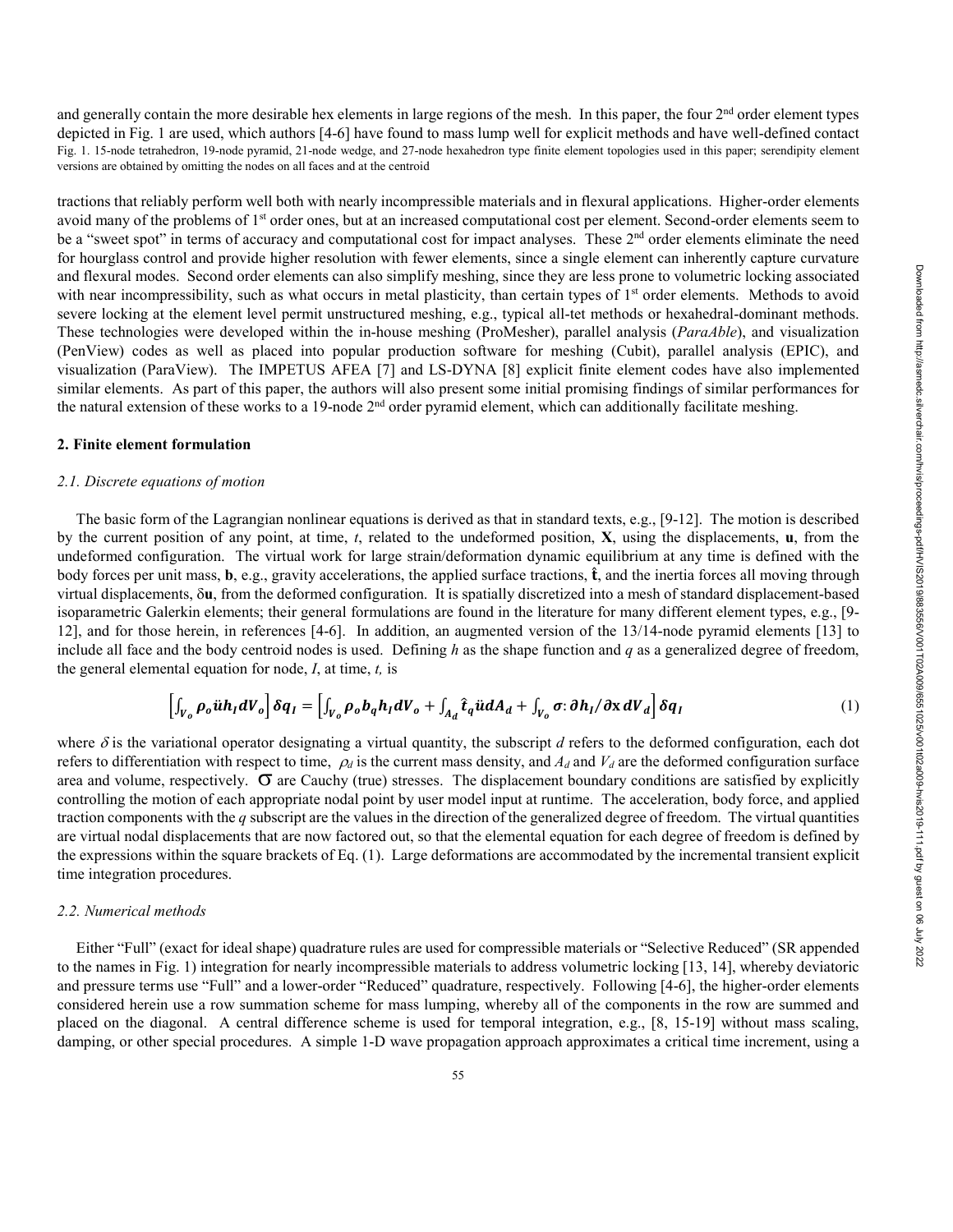shortest distance between pairs of adjacent nodes in each element and fastest material sound wave speed of the corresponding element to compute the time required to transverse that distance. Artificial viscosity (pressure) is added to the pressure in explicit methods [8, 15-19] to prevent element collapse in the presence of high-velocity gradients and to quiet truncation frequency oscillations or "ringing".

#### **3. Examples**

# *3.1. Cylindrical bar impact*

Here, a cylindrical bar impacting a rigid frictionless wall at 227 m/s is modeled with a quarter symmetric mesh and definition similar to that in [3, 9]. The bar is  $3.24 \times 10^{-2}$  m long with a  $3.2 \times 10^{-3}$  m radius. The copper isotropic hardening plasticity model uses a modulus of elasticity of  $1.17 \times 10^{11}$  Pa, Poisson's ratio of 0.33, yield stress of  $4.00 \times 10^8$  Pa, tangent plastic modulus of  $1.00\times10^8$  Pa, and mass density of 8930 kg/m<sup>3</sup>. Figure 2 shows undeformed and deformed plots of the hexahedral-dominant model using TET15SR, PYR19SR, and WEG21SR elements placed along the bar centerline at the impact zone and HEX27SR elements placed elsewhere. The model predictions of 7.3612451 mm and 21.465609 mm for the final radius and length, respectively, compare favorably with the results in [3, 9].



*Fig. 2. Deformed unstructured mesh plots for bar impact problem using Quarter-symmetry 2nd Order Hex-Dominant mesh of HEX27SR, WEG21SR, PYR19SR, and TET15SR type elements.*

#### *3.2. Penetration into concrete using cavity expansion functions*

This example models the penetration of a solid ogive-nose projectile into a concrete half-space using cavity expansion penetration resistance functions, as in [20] with penetration test data [21]. The projectile has a 3.0 CRH ogive-nose, shank length of 169.5 mm, nose length of 33.7 mm, and shank diameter of 20.3 mm. It is made of  $4340 R<sub>c</sub> 45$  steel and modeled with a power law hardening elastic-plastic model with modulus of elasticity of 206.8 GPa, Poisson Ratio of 0.32, yield stress of 1.207 GPa, hardening constant of 382 MPa, hardening exponent of 0.266, plastic modulus of 141 MPa, and mass density of 7810 kg/m<sup>3</sup>. The concrete has an unconfined strength of 58.4 MPa, mass density of 2320 kg/m<sup>3</sup>, and a cavity expansion S-factor of 9.037.



*Fig. 3. Model plots for (a) Full-symmetry deformed 1st order brick mesh [33]; (b) Half-symmetry deformed 2nd Order Hex-Dominant mesh; (c) Undeformed Halfsymmetry 2nd Order 2-D mesh Automatically created by a Paving Algorithm; and (d) test and predicted results for normal impact.*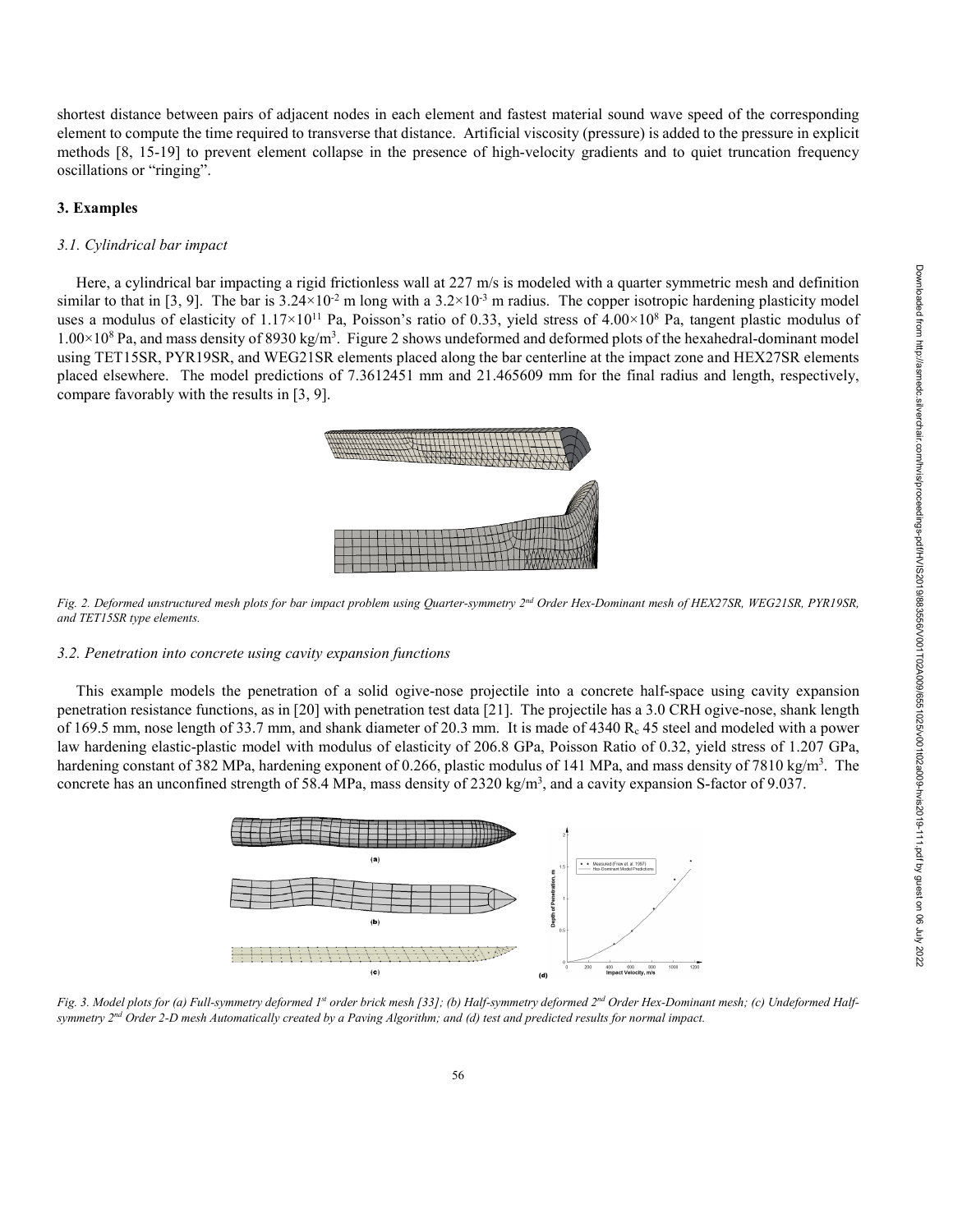Figure 3 shows (a) the 1<sup>st</sup> order model of [21]; (b) a 2<sup>nd</sup> order Hex-Dominant model requiring only a little user intervention; and (c) a  $2<sup>nd</sup>$  order 2-D mesh automatically generated by a paving approach on the half cross-section. The three-dimensional model in Fig. 3(b) was created by simply revolving a user-created  $2<sup>nd</sup>$  order 2-D mesh about the projectile axis to create a model of HEX27SR, WEG21SR, and TET15SR elements. The 2-D mesh in Fig. 3(c) was created automatically from the CAD geometry, which is especially beneficial for large tradespace or shape optimization applications that need to create numerous meshes. The automation, however, places elements with a single node on the axis of revolution. These are easily and automatically identified and accommodated in a 3-D mesher by splitting the quadrilaterals into two triangles, and any triangle with a single node on the axis can now be automatically generated into a series of PYR19 elements by the rotation of the 2-D mesh. As seen in Fig. 3, the Hex-Dominant model predictions are in good agreement with the normal impact predictions and test data of the examples in [20- 21], as well as with the 1<sup>st</sup> order hexahedron model for a non-normal impact velocity of 500 m/s with an Angle of Attack (AOA) of 5.0 degrees. For non-normal impact, the projectile models both predict very similar final positions at about a 0.27 m depth and a double permanent bending in the aft end. The  $1<sup>st</sup>$  order model used default hourglass control parameters and the  $2<sup>nd</sup>$  order model, of course, represents hourglass modes naturally without resorting to methods of artificial control.

# **4. Concluding remarks**

The results show that the 2<sup>nd</sup> order elements have distinct advantages for certain applications, especially for flexure, curved geometries, and unstructured meshes with nearly incompressible materials, and are thus useful for  $2<sup>nd</sup>$  order Hex-Dominant approaches that can greatly simplify and automate meshing. The ability to use unstructured combinations of the different element types in explicit dynamics codes provides an important modeling alternative to all-Hex or all-Tet meshing. The Hex-Dominant meshes are typically more computationally intensive than corresponding all-Hex models, but typically much less so than corresponding all-Tet models. The ability to automate meshing of reasonable sizes can significantly reduce analysts effort and is quite beneficial for applications like shape optimization.

### **Acknowledgements**

Permission to publish was granted by Director, Geotechnical and Structures Laboratory.

#### **References**

- [1] Meshkat S., Talmor D., 2000. Generating a mixed mesh of hexahedra, pentahedra and tetrahedra from an underlying tetrahedral mesh. Int J Numer Meth Eng 49:17–30
- [2] Owen S.*,* Saigal S*.,* 2000. H-Morph: an indirect approach to advancing front hex meshing*.* Int J Numer Meth Eng **49***:*289*–*312
- [3] Abaqus, 2018. CAE, Theory, Benchmarks, and Examples Manuals. Dassault Systèmes Simulia Corp., Providence, RI, USA
- [4] Danielson K., Adley M., Williams T., 2016. Second-order finite elements for Hex-Dominant explicit methods in nonlinear solid dynamics. Finite Elements Anal Des 19:63–77.
- [5] Danielson K., O'Daniel J., 2011. Reliable second-order hexahedral elements for explicit methods in nonlinear solid dynamics. Int J Numer Meth Eng 85(9):1073–1102. doi: 10.1002/nme.3003
- [6] Danielson, K., 2014. Fifteen Node Tetrahedral Elements for Explicit Methods in Nonlinear Solid Dynamics. Comput Meth Appl Mech Eng 272:160- 180, ISSN 0045-7825, http://dx.doi.org/10.1016/j.cma.2014.01.012
- [7] IMPETUS AFEA, 2012. SOLVER, User Documentation, version 3.0 beta, IMPETUS AFEA, Flekkefjord, Norway
- [8] LS-DYNA, 2012. KEYWORD USER'S MANUAL VOLUME I, Version 971 R6.1.0. Livermore Software Technology Corporation, Livermore, CA
- [9] Zienkiewicz O., Taylor R., Zhu J., 2005. The finite element method: its basis and fundamentals; The finite element method for solid and structural mechanics, sixth edition. Elsevier Butterworth-Heinemann, Burlington, MA
- [10] Bathe K-J., 1996. Finite Element Procedures. Prentice-Hall, Englewood Cliffs, New Jersey
- [11] Belytschko, T., Liu, W., Moran, B., 2000. Nonlinear Finite Elements for Continua and Structures. John Wiley & Sons, New York
- [12] Hughes T. 1987. The finite element method linear static and dynamic finite element analysis. Prentice-Hall, Englewood Cliffs, NJ
- [13] Felippa, C., 2004. "A compendium of FEM integration formulas for symbolic work", Engineering Computations, Vol. 21 Issue: 8, pp.867-890, https://doi.org/10.1108/02644400410554362
- [14] Nagtegaal J., Parks D., Rice J., 1977. On numerically accurate finite element solutions in the fully plastic range. Comput Meth Appl Mech Eng 4:153- 177
- [15] Presto User's Guide Version 4.16 ., 2012. Report SAND2010-3112, Sandia National Laboratories, Albuquerque, NM
- [16] Zywicz E., Lin J., 2012. DYNA3D: A nonlinear, explicit, three-dimensional finite element code for solid and structural mechanics: version 12.1. Lawrence Livermore National Laboratory Report, LLNL-SM-599533. Livermore, CA
- [17] Benson D., 1992. Computational methods in Lagrangian and Eulerian hydrocodes. Comput Meth Appl Mech Eng 99:235-394
- [18] Taylor L., Flanagan D., 1989. PRONTO 3D: A three-dimensional transient solid dynamics program. Report SAND 87-1912, Sandia National Laboratories, Albuquerque, NM